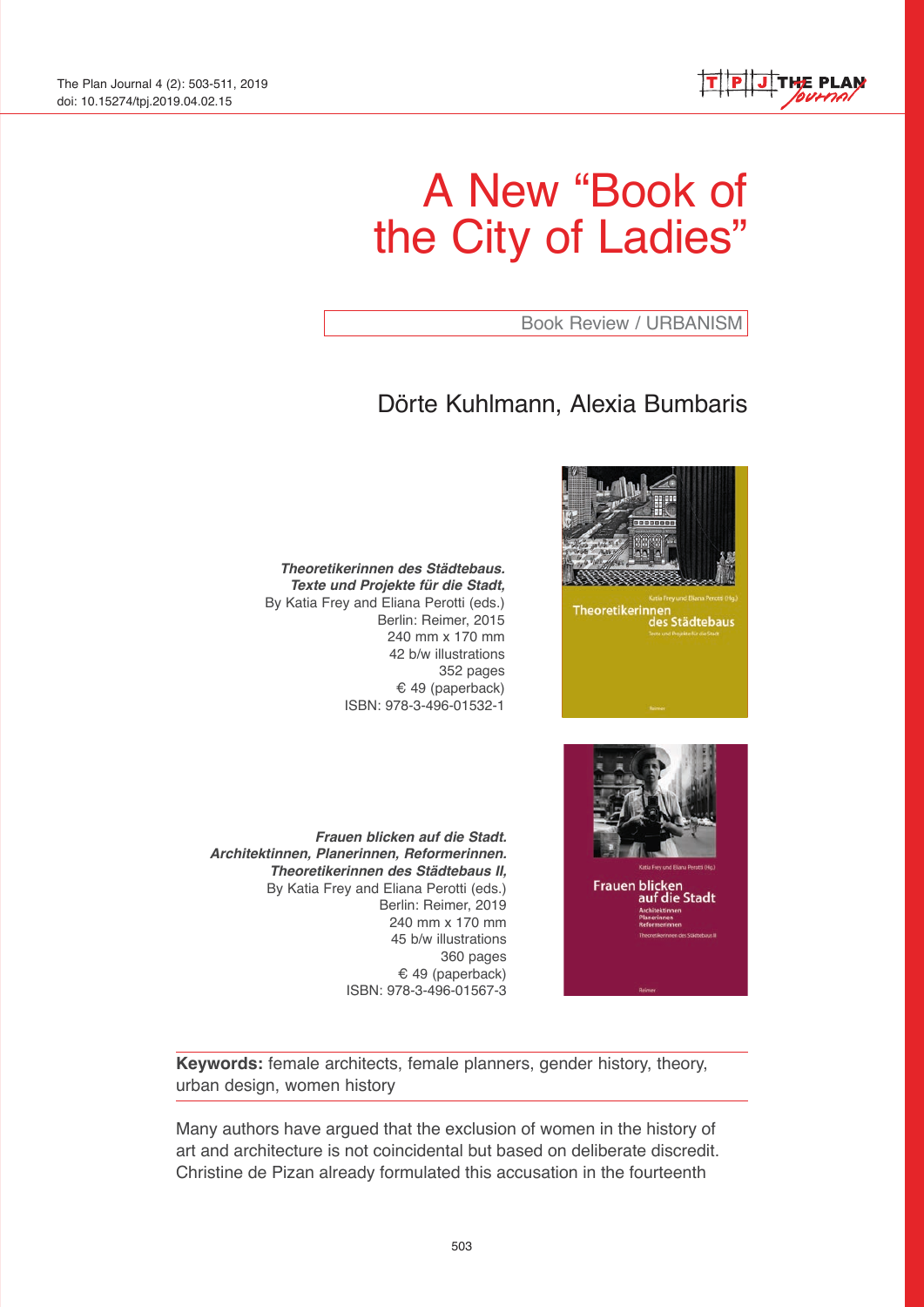century in her *Book of the City of Ladies*. To support this argument, she created a reconstructed history of women in which she stressed the achievements and virtues of numerous women since antiquity. The anthologies edited by Katia Frey and Eliana Perotti should be regarded as one more attempt to record in writing the many neglected female contributions by asking how women contributed to the development of modern city planning. They assemble a wide scope of texts written by female theorists, architects, planners, and reformers, who were influential in very different areas. Many of these writings are (re)published and recognized for the first time, foregrounding female achievement of the last 150 years.

The editors are aware that there are and have been quite a few influential women planners and authors like Jane Jacobs, a critical observer of the man-made landscape who seriously challenged the discourse and formulated their special views. Of course, it would be more accurate to say that women are and always have been part of urbanism, but most of their contributions have disappeared from planning history. The problem is that many of them were not part of important networks, therefore, they were not as well known and by now have been more or less erased from history. Frey and Perotti point out that although their names may have become forgotten, many of the female pioneers came up with the most interesting concepts about urban design and had a strong impact on city planning. Of course, some of them were gifted with a famous name like Sybil Moholy-Nagy or could operate within an influential professional network like the American critic Ada Huxtable, and gained attention during their time, but the majority of these contributions seem to have disappeared. By looking at very different approaches of female architects and theorists in city planning (with a special focus on Germany, but not exclusively) the editors tried to excavate some of those doomed perspectives and included original writings by Adelheid Poninska, Sibyl Moholy-Nagy, Myra Warhaftig, and others. The ambition of the editors is to establish a strong link between historical viewpoints and the present by asking whether or not these idealistic or challenging visions are still valid today and how they contributed to shaping the urban environments as we experience them today. This discussion is led by a prestigious selection of internationally well-known contemporary theorists, among them Mary Pepchinski, Gerald Adler, Katrin Albrecht, Hilde Heynen, and Rixt Hoekstra.

Volume I covers the period from the last third of the nineteenth to the middle of the twentieth century, while Volume II extends it up to the present. Each draws from a research project and an archive of source texts, written by around 300 female authors from the nineteenth- to the twenty-firstcentury. Many of these authors did not publish in formats traditionally used for theoretical writings like treatises and monographs. Hence the research presented here included many types of primary sources that had been neglected so far by the historiography of city planning, especially journals,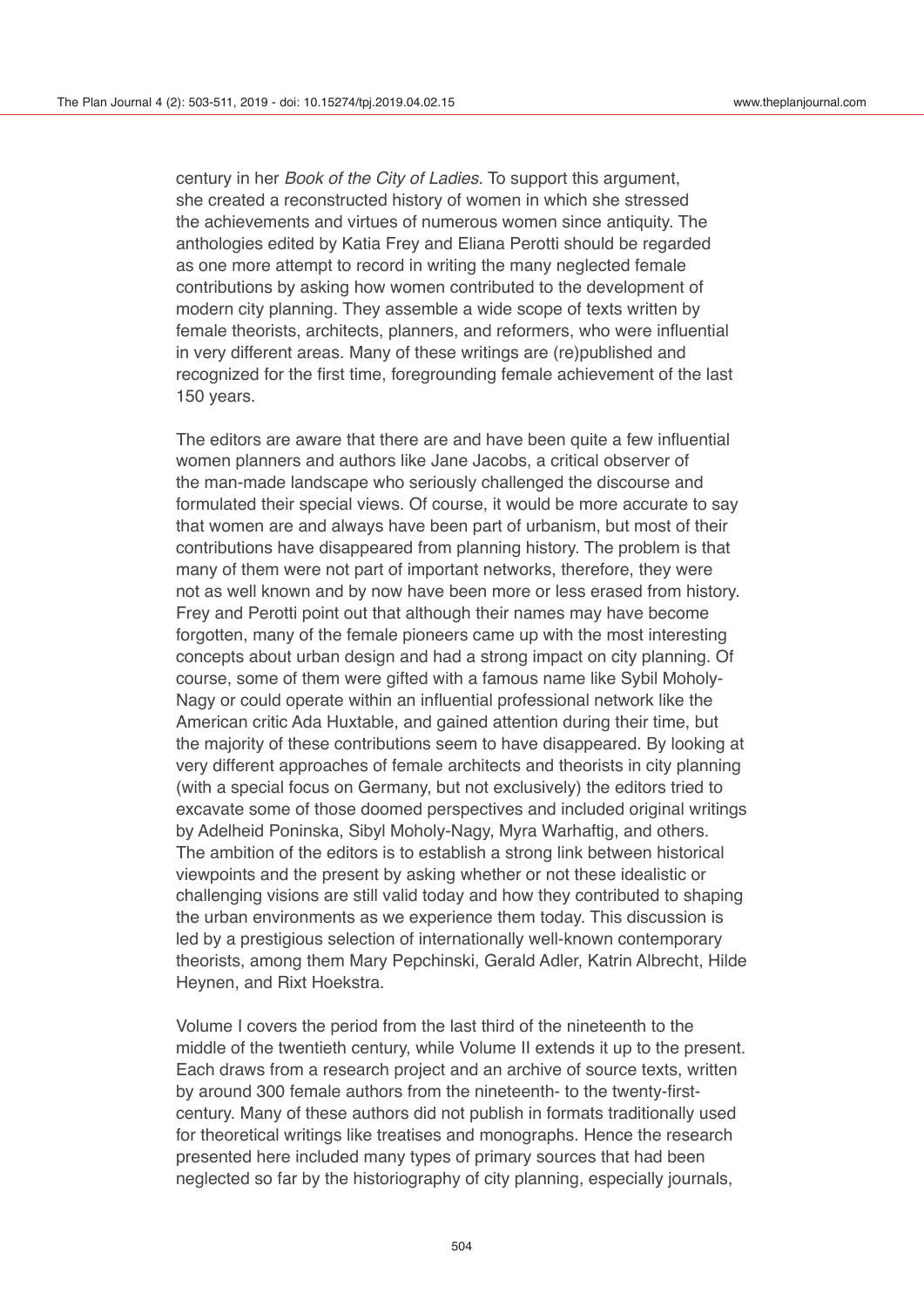travel literature, belles-lettres, theoretical writings of different specialist fields, even screen-plays, and interviews. The scope of source materials alone shows, that although women were mostly excluded from the operative part of town construction, they were very active in the theoretical field. Both books follow the same structure: Each chapter consists of an analytical article, which introduces an annex of carefully selected source texts written by female theorists. The latter are accompanied by short and very useful biographies of each theorist. Photographs, plans, and other visual source materials provide even more historical contextualization.

The two-volume set was devised at the ETH Zurich (Switzerland) and is a German-language publication with a multilingual leaning. The introductory articles are written in German, while source materials in German, French, Italian, or English are presented each in their original languages, as these languages are considered to be commonly understood in Swiss academia. Source materials written in other languages, for example by Chinese and Russian theorists, were translated into German.

## THEORETIKERINNEN DES STÄDTEBAUS. TEXTE UND PROJEKTE FÜR DIE STADT (2015)

The first volume, *Theoretikerinnen des Städtebaus. Texte und Projekte für die Stadt [Female Theorists of City Planning: Texts and Projects for the City]* <sup>1</sup> was published in 2015. Its aim is to document the wide-ranging conceptual contribution of women to the design and understanding of the city in Europe, the Soviet Union and the USA from the middle of the nineteenth to the middle of the twentieth century. The selection of theorist and texts presented by Frey and Perotti enrich the history of town planning with new perspectives that are important for contemporary debates, especially the significance of the social and the public realm. The structure of the book follows considerations of chronology, geographical regions, and themes. At first, the reasons behind the choice of theorists and topics are not fully evident to the readers. Nevertheless, once one continues reading, the multiple cross-references and shared historical contexts become clear, as do the decisions of the editors.

Housing was one of the earliest fields of specialization for female town planners because it fitted well within the gender stereotype of the woman being responsible for the private sphere. Thus, housing was acknowledged as a field of female expertise quite early. The first three chapters focus on housing in a broader sense. Susanne Businger presents texts by Melusina Fay Peirce, Helen Churchill Candee, Charlotte Perkins Gilman, and Alice Constance Austin in her chapter on "Feminist Theories and their Urbanistic Implications in the American Cooperative Housekeeping Movement  $(1870 - 1930)$ ." <sup>2</sup> She asks for the urbanistic consequences deriving from the vision of the collectivization of domestic work and the reception of such ideas by architects. Ulla Terlinden states that women in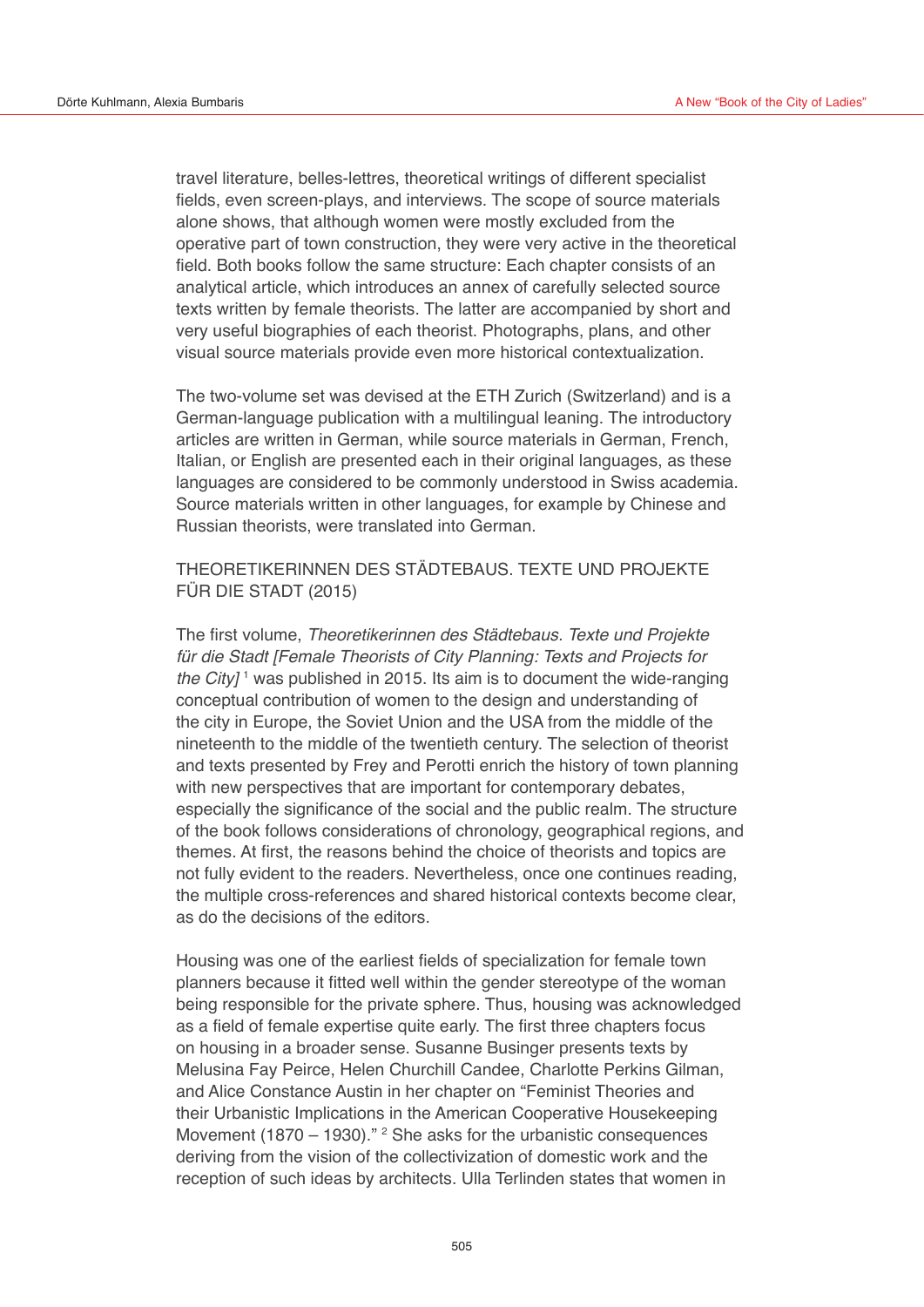Germany played an active role in the discussions on urbanism and housing from the end of the nineteenth century well into the 1930s, but were ignored by historiography, even though there has been an increasing number of studies on that subject since the 1980ies. Within "Philanthropy and Emancipation, Concepts and Practice of Women for Reformist Housing and Urbanism in the Nineteenth and Early Twentieth Centuries," 3 she contextualizes the work of Lily Braun, Marie Elisabeth Lüder, Jenny Apolant, and Erna Meyer. In her article, Gaia Caramellino investigates the contribution of women to the discourse on public housing in New York, sketching the development from settlement movement to welfare project and the central role of the reformer Mary Melinda Kingsbury Simkhovitch ("Von der settlement-Bewegung zum welfare-Projekt. Mary Simkhovitchs Beitrag zum Diskurs über den New Yorker Wohnungsbau").

 Arne Sildatke analyses the doctoral thesis of Marie Frommer, the first female architect with a doctoral degree in Germany ("The Course of a River and Town Development. Marie Frommers Dissertation as Contribution to the Theory of Urban Planning").<sup>4</sup> Because Frommer's theoretical writings remained unpublished and she saw no career opportunities in academia, she chose to work as an independent architect and had a share in the history of architecture and city planning through her designs of facades and advertisements. The next article, "*Metropolis*. The Invention of the Modern Metropolis. Thea von Harbou's Screenplay and Novel," <sup>5</sup> coauthored by Frey and Perotti, also shows how influential practical work could be: Metropolis (1925-26) is often considered the first science fiction feature film and the first movie that was inscribed to UNESCO's Memory of the World Register. It also was influential in shaping the classical iconographic topos of the modern city. Although often attributed to the director Fritz Lang only, it was his actress and writer wife Thea von Harbou, who imagined this seminal vision of a futuristic, modern city. Frey and Perotti complete this chapter on visions of the futuristic city with a section from Mary Bradley Lane's novel *Mizora: World of Women* (1890), which is regarded as the first feminist technological utopia.

Christiane Post describes the influential work of the two Soviet architects and theorists Milica I. Prochorova and Lujbov' S. Zalesskaja, whose projects of parks created during the late 1920s became the starting point for a theory of parks for culture and recreation.<sup>6</sup> Though they designed many projects and published a lot, their *oeuvre* has been hardly recognized – just like the works of so many other Russian producers. Likewise influential, but in a very different context, is the work of their contemporary, the British city planner, editor and teacher Jaqueline Tyrwhitt. As Ellen Shoskes demonstrates in her chapter "Jaqueline Tyrwhitt: From Town Planning to Urban Design," <sup>7</sup> work done in the background, translating, helping others to create networks and exchange ideas, have proven crucial to the success of many individuals, but it is hard to trace and to notice by posterity. Tyrwhitt deeply influenced a group of people who founded and formed the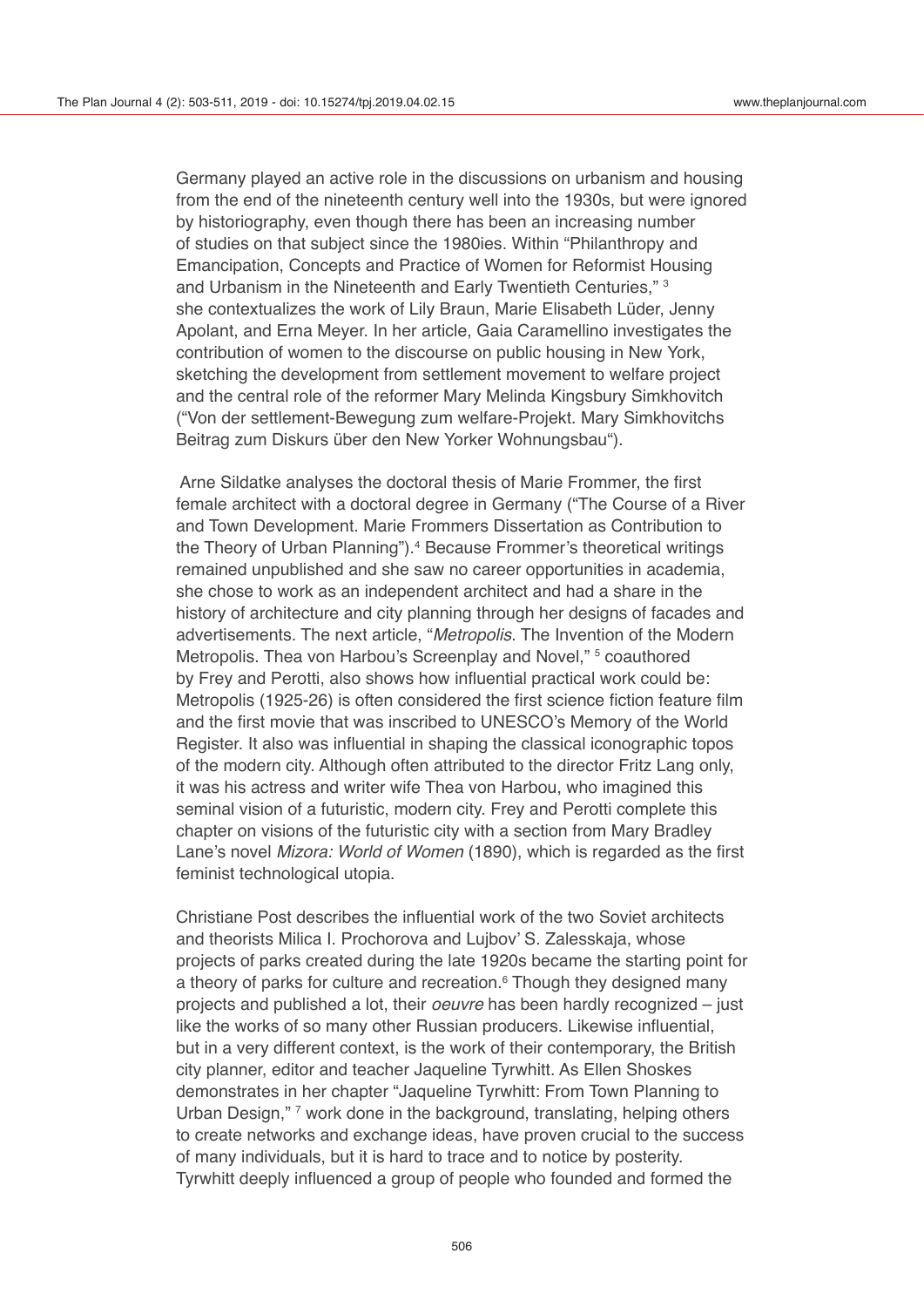architecture of modernity in Europe and the USA after World War II. The texts presented in the annex show her versatility and the development of her thinking.

City planning was accorded little importance in the academic training of architects in Austria at the beginning of the twentieth century. The first chair for city planning was installed in Vienna as late as 1932. Consequently, the first women theorists of city planning became active in the 1930s and 1940s: Lionore Perin, Ilse Lorenz-Wildt, Slawa Walewa, and Martha Bolldorf-Reitstätter. With their chapter "Concepts of Urbanism by Austrian Architects in the Middle of the Twentieth Century," 8 Iris Meder and Ulrike Krippner contextualize the works of these women, who were pioneers in politically difficult times. Like Marie Frommer in Germany, they did not pursue their academic careers and their works remained unknown. Likewise, unknown are the contributions of Swiss women to city planning. Until today, there have been no female city planners in Switzerland. But there have been experts in architecture, politics, as well as amateurs, who have influenced discourses and political discussions on urbanism, as Inge Beckel states in her article "Political, Disorderly, Sensual. Impulses and Contributions to City Planning by Swiss Women." <sup>9</sup> She gives those influential experts a place in the history of city planning in Switzerland, namely Berta Rahm and Beate Schnitter.

### FRAUEN BLICKEN AUF DIE STADT. ARCHITEKTINNEN, PLANERINNEN, REFORMERINNEN. THEORETIKERINNEN DES STÄDTEBAUS II (2019)

The second volume by the editors continues the successful first issue with its inspiring collection of essays on female pioneers in architecture. Published in 2019, it focuses on female contributions to city planning and sheds light on those early and some recent protagonists who provided substantial input to the urban discourse. Most of them still have not received sufficient recognition for their work and therefore, the books' most valuable agenda is to fill the existing historiographical gap. While the content seems to be at first glance a random collection of samples from different times and places all over the world, including Europe, South America, and China, it turns out to cover some few key aspects of contemporary city planning and therefore, the selection proves to be fully justified.

Mary McLeod's first chapter, "Theorists of City Planning and their Concepts – a Reflection" 10 establishes the theoretical frame and lays out the discussion path for the whole book. It serves both as an introduction and elucidates the compilation of essays by introducing the individual authors and their theoretical positions. The content of the book addresses important issues of contemporary urban theory and covers aspects such as green spaces but also the rapid growth of megacities along with accompanying problems such as slums and segregation. While gender studies are used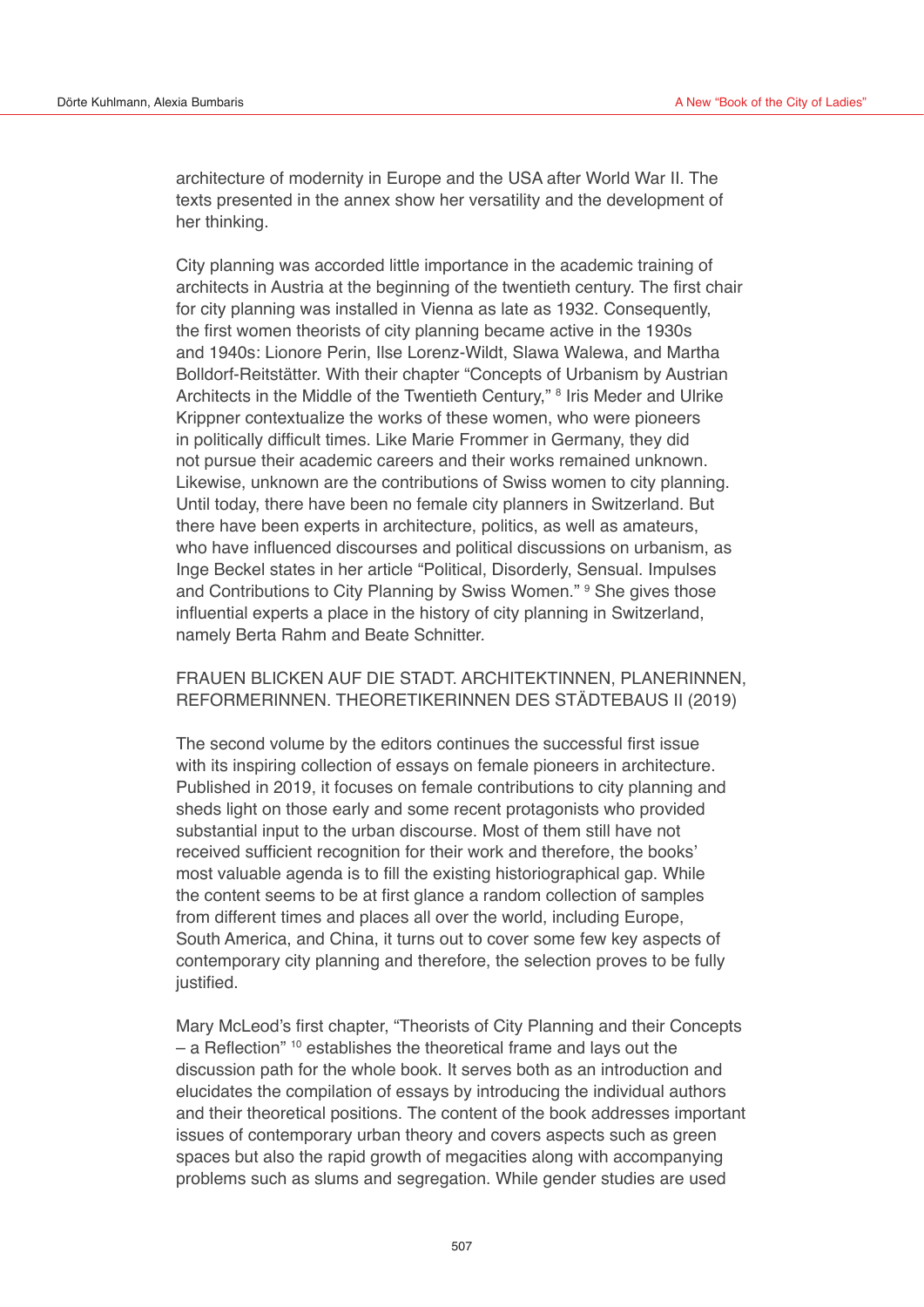as an academic tool to question the discourse, original texts are embedded to preserve written historical evidence. One of the key ideas in the current discourse has a rather long tradition – the issue of green spaces in the city. Vittoria Calzolari discussed urban landscapes already in the 1950s and pointed out the importance of public green as a fundamental quality of the city. Recent discussions on ecology and climate change have emphasized the importance of this discussion thereby usually ignoring that its origin can be traced back to the late nineteenth century. Original historical texts by Maria Pasolini, with an introduction by Katrin Albrecht, in "The Rediscovery of Italian Building Art and Garden Art. Maria Pasolini's Contribution to Urban Theory in Italy after 1900," <sup>11</sup> provide an intriguing insight into Italian architecture garden planning and demonstrate female interest in this topic already more than a century ago.

The introduction of social qualities to architecture is often regarded as a typical female contribution to planning and of course, is also included in this book. Adelheid Poninska was a German noblewoman with strong socialist ambitions who focused on housing for the poor and published under a male pseudonym her city theories. She went as far as to argue that the social category is a necessary category of systematical city planning. In "Adelheid Poniska – The Question of Dwelling as Cardinal Point of Urban Theory," 12 Katia Frey and Eliana Perotti present her unusual biography and discuss her influence among contemporary city planners. Sibyl Moholy-Nagy, better known as the wife of her famous husband, Bauhaus-artist Laszlo Moholy-Nagy, was an important artist and theorist herself. She wrote numerous articles and books, bringing increased attention to vernacular architecture and urban issues. Hilde Heynen introduces the reader to this visionary pioneer of modernism in "The Architectural Essence of Urbanism. Sibyl Moholy-Nagy on the City as 'Matrix of Man'," 13 and included three original texts by Sibyl Moholy-Nagy: "Villas in the Slums" (1960), "In Defense of Architecture" (1962), and "City Planning and the Historical Perspective" (1964). Helena Syrkus was one of the few women who actually had a strong impact on the otherwise male-dominated Modern Movement, the CIAM. In "Writing an alternative History.: Helene Syrkus and the CIAM," 14 Rixt Hoekstra argues that the CIAM was more of an intellectual network with different, sometimes contradicting voices while Syrkus, who was not only co-author of the Athens Charter of 1933 but collaborated for years closely with Sigfried Giedion and Le Corbusier was the one who carried this movement to Poland. Mary Pepchinsky takes the reader to Germany in the aftermath of World War II and its problems concerning housing and poverty. In her article "For Each Family a Single Woman: The Bauhaus architect Wera Meyer-Waldeck and the Challenges of Accommodating Elderly Women in Post War Western Germany," 15 she introduces Wera Meyer-Waldeck as a female Bauhaus architect who focused on dwellings for elderly single women. Gerald Adler takes a look at Myra Warhaftig's commitment in Berlin and her strong impact on city planning in "Between Radical Hope and Pragmatic Implementation: Myra Warhaftig's Feminist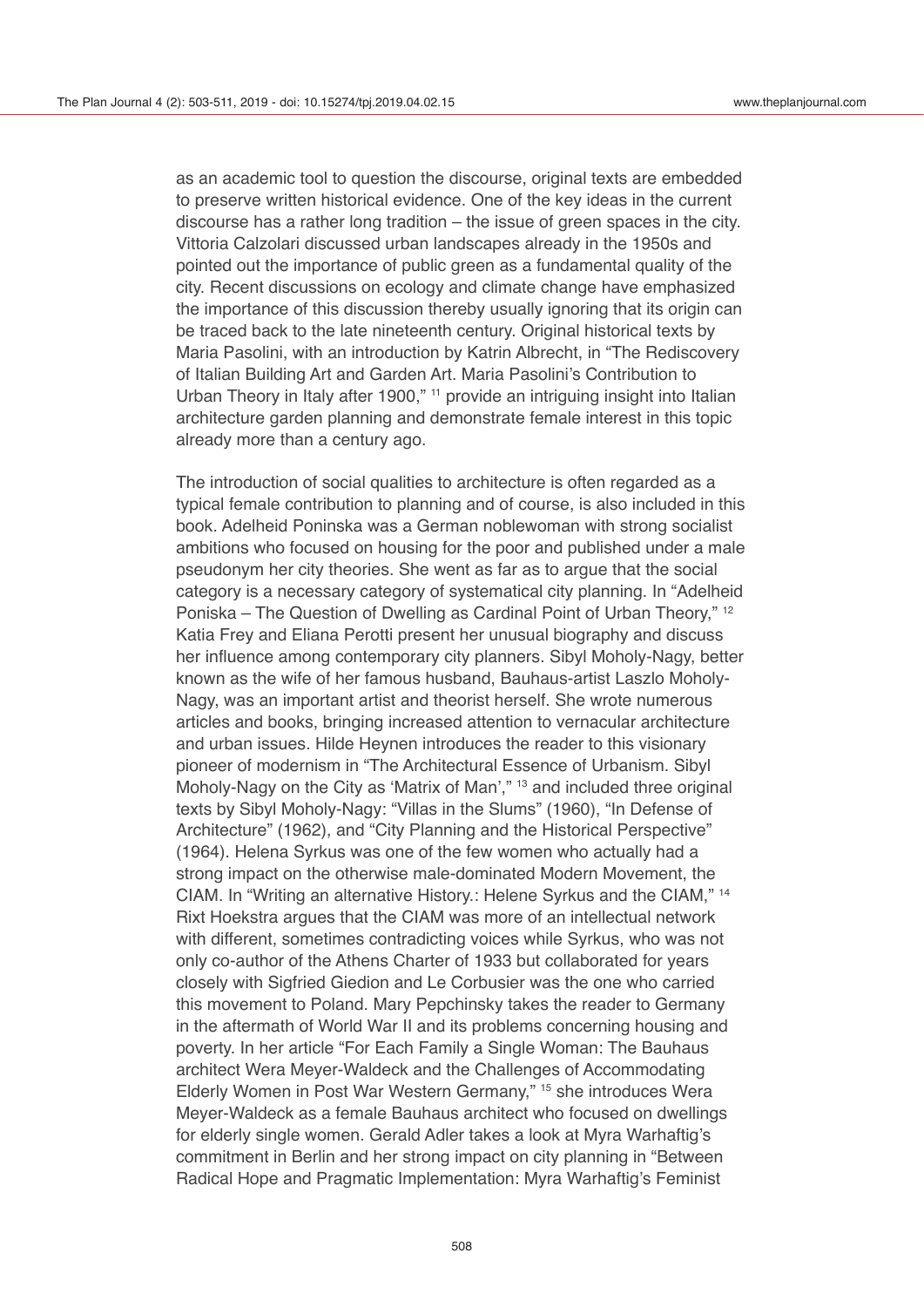Architecture Theory and Practice in West-Berlin of the 1980s." 16 The book ends by discussing three rather individual approaches to urbanism and city planning in various countries. In "Vittoria Calzolari and the Project 'Landscape' in Italy: A Versatile Urbanist and Intellectual," 17 Claudia Mattogno and Cristina Renzoni turn to the 1960s in Italy and present the work of Vittoria Calzolari. Thierry Paquot reflects upon "The Urban Theorist Françoise Choay. A Discourse-Building Propagator of the Discipline," a female French urbanist and theorist who followed the footsteps of Camillo Sitte. Chen Ting looks at "Wenyuan Wu and the Search for Alternatives in Urban Change in Today's China," 18 who suggested rather unusual alternatives to city planning in rural areas China.

#### **CONCLUSION**

The authors and editors of *Theoretikerinnen des Städtebaus I* and *II* have done a lot of research to compile this extraordinary collection of texts on the theory of city planning. Their methodological approach is adequate and worthwhile: by taking into account the wider range of "non-classical" formats of work and activities like counseling or networking, writing novels or screenplays, being an expert in a professional body or political institution, the contribution of women to the field of city planning becomes visible. Cleverly selected original texts make the reading pleasantly varied and take you back to the old times. Segments of the original texts have been chosen in a way that allows the reader to easily and quickly engage with the authors' thoughts.

However, without any previous knowledge of the history and theory of city planning, one may have difficulties to contextualize and to connect the individual chapters. Some more background information might have been helpful to understand better the principles guiding the selection of topics and theorists. Such nitpicking aside, both volumes are strongly recommended for everyone dealing with architecture and city planning, as they provide unfamiliar original resources, profound background information as well as new inspiration for practitioners and researchers. It is also eminently suited for teaching in various academic fields from history to architecture, due to the compelling combination of introductory texts and preselected and contextualized segments of source material. The editors' laborious work did pay off: the volumes of *Theoretikerinnen des Städtebaus* fill serious *lacunae* in existing research and are a welcome addition to the corpus of interdisciplinary literature on gender, architecture, and urban planning. We are looking forward to further publications about female theorists of city planning by Frey and Perotti.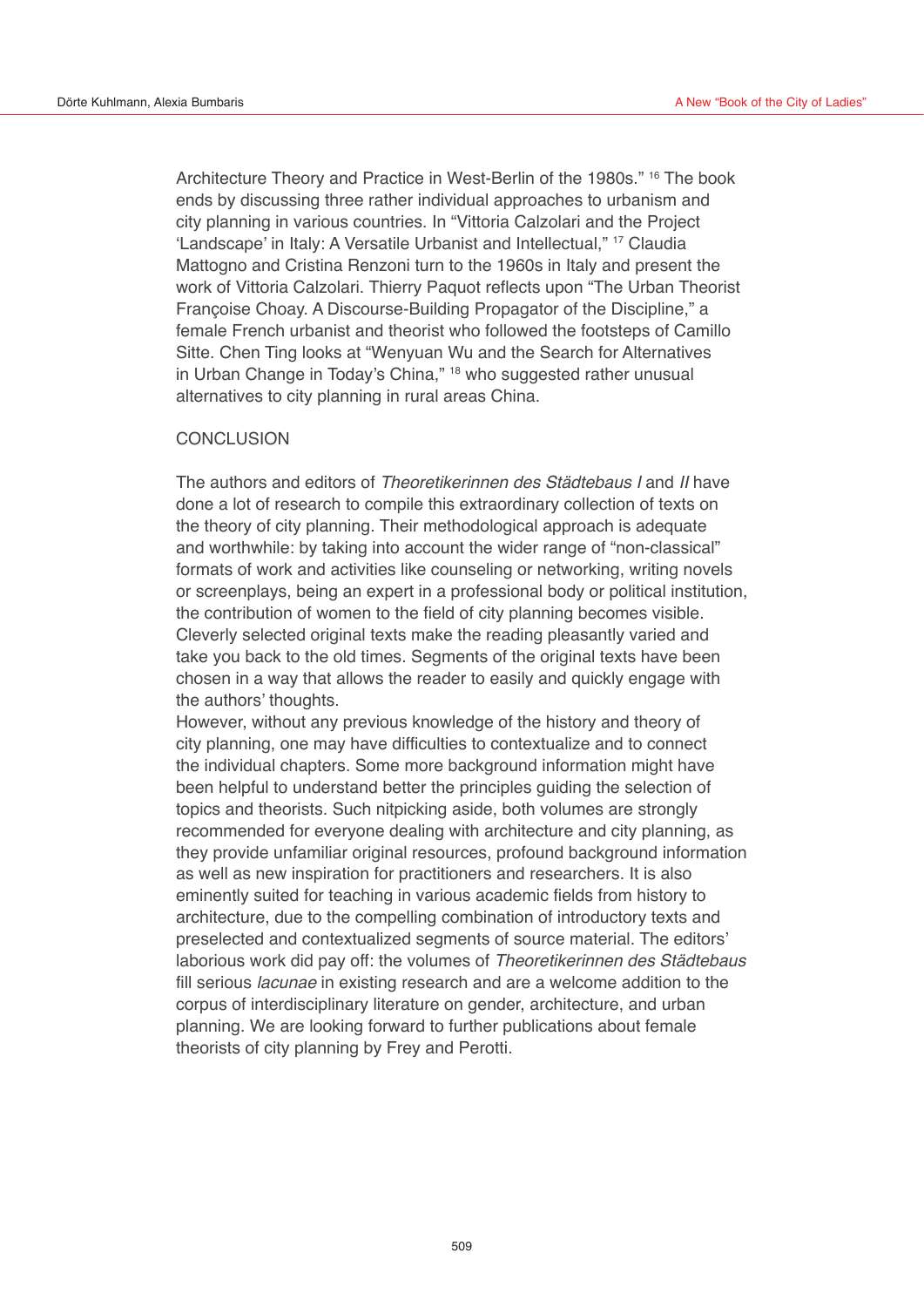#### **Notes**

1. All chapter titles translated by Alexia Bumbaris and Dörte Kuhlmann.

2. Susanne Businger, "Feministische Theorien und ihre städtebaulichen Folgen in der amerikanischen cooperative housekeeping-Bewegung (1870-1930)," in Katia Frey and Eliana Perotti (eds.), *Theoretikerinnen des Städtebaus. Texte und Projekte für die Stadt* (Berlin: Dietrich Reimer Verlag GmbH, 2015), 15-46.

3. Ulla Terlinden, "Philanthropie und Emanzipation. Konzepte und Praktiken von Frauen im 19. Und frühen 20. Jahrhundert zur Wohnreform und zum Städtebau," in Frey and Perotti, *Theoretikerinnen*, 47-88.

4. "Flusslauf und Stadtentwicklung. Marie Frommers Dissertation als Beitrag zur Theorie des Städtebaus," (1919)

5. Katia Frey and Eliana Perotti, "Metropolis. Die Erfindung der modernen Großstadt. Thea von Harbous Drehbuch und Roman zum Film," in Frey and Perotti, *Theoretikerinnen*, 155-86.

6. Christine Post, "Milica I. Prochorova und Lubov' S. Zalesskaja. Theoretikerinnen des sowjetischen Parks für Kultur und Erholung," in Frey and Perotti, *Theoretikerinnen*, 187- 220.

7. Ellen Shoskes, "Jaqueline Tyrwhitt: Vom town planning zum urban design," in Frey and Perotti, *Theoretikerinnen*, 221-68.

8. Iris Meder and Ulrike Krippner, "Städtebauliche Konzepte österreichischer Architektinnen in der Mitte des 20. Jahrhunderts," in Frey and Perotti, *Theoretikerinnen*, 269-312.

9. Inge Beckel, "Politisch, unordentlich, sinnlich. Anstöße und Beiträge von Schweizer Frauen zum Städtebau," in Frey and Perotti, *Theoretikerinnen*, 313-28.

10. Mary McLeod, Theoretikerinnen des Städtebaus und ihre Konzepte- eine Reflektion," in Frey and Perotti, Theoretikerinnen, 11-16.

11. Katrin Albrecht, "Die Wiederentdeckung der italienischen Bau- und Gartenkunst . Maria Pasolinis Beitrag zur Städtebautheorie in Italien nach der Jahrhundertwende," in Katia Frey and Eliana Perotti (eds.), *Frauen blicken auf die Stadt. Architektinnen, Planerinnen, Reformerinnen. Theoretikerinnen des Städtebaus II* (Berlin: Dietrich Reimer Verlag GmbH, 2019), 59-96.

12. Katia Frey and Eliana Perotti, "Adelheid Poninska – die Wohnungsfrage als Angelpunkt städtebaulicher Theorie," in Frey and Perotti, *Frauen blicken auf die Stadt,* 17-58.

13. Hilde Heynen, "Die architektonische Essenz des Urbanen. Sibyl Moholy-Nagy über die Stadt als 'Matrix of Man'," in Frey and Perotti, *Frauen blicken auf die Stadt*, 137-62.

14. Rixt Hoekstra, "Eine alternative Geschichte schreiben. Helene Syrkus und die CIAM," in Frey and Perotti, *Frauen blicken auf die Stadt*, 97-126.

15. Mary Pepchinski, "Für jede Familie eine Alleinstehende. Die Bauhaus-Architektin Wera Meyer-Waldeck und die Herausforderungen der Unterbringung älterer Frauen im Westdeutschland der Nachkriegszeit," in Frey and Perotti, *Frauen blicken auf die Stadt,*  163-98.

16. Gerald Adler, "Zwischen radikaler Hoffnung und pragmatischer Realisierung. Myra Warhaftigs feministische Architekturtheorie und –praxis im Westberlin der 1980er-Jahre," in Frey and Perotti, *Frauen blicken auf die Stadt,* 199-230.

17. Claudia Mattogno and Cristina Renzoni, "Vittoria Calzolari und das Projekt 'Landschaft' in Italien. Eine vielseitige Urbanistin und Intellektuelle," in Frey and Perotti, *Frauen blicken auf die Stadt,* 231-74.

18. Chen Ting, "Auf dünnem Eis. Wenyuan Wu und die Suche nach Alternativen für den städtebaulichen Wandel im heutigen China," in Frey and Perotti, *Frauen blicken auf die Stadt,* 315-42.